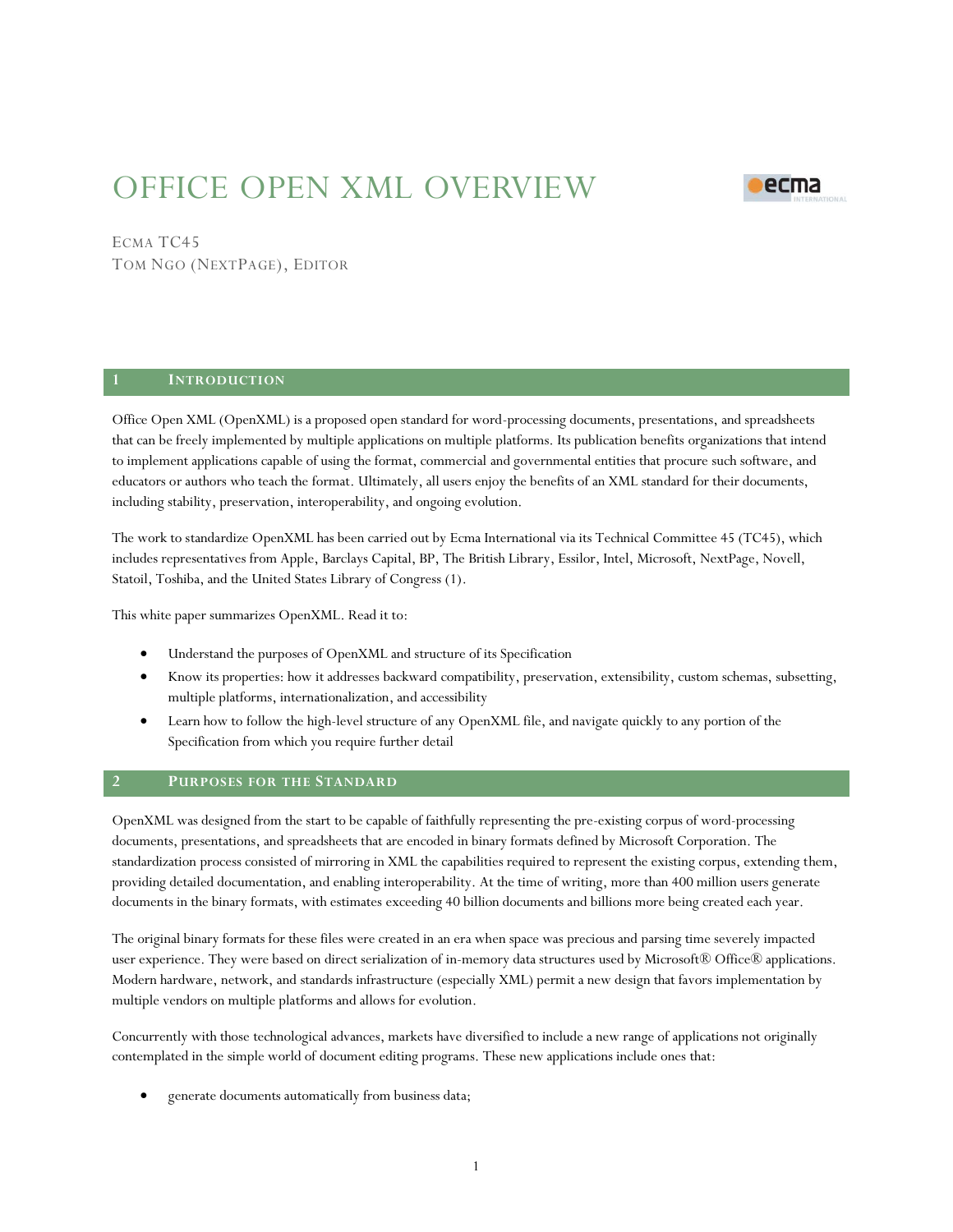- extract business data from documents and feed those data into business applications;
- perform restricted tasks that operate on a small subset of a document, yet preserve editability;
- provide accessibility for user populations with specialized needs, such as the blind; or
- run on a variety of hardware, including mobile devices.

Perhaps the most profound issue is one of long-term preservation. We have learned to create exponentially increasing amounts of information. Yet we have been encoding that information using digital representations that are so deeply coupled with the programs that created them that after a decade or two, they routinely become extremely difficult to read without significant loss. Preserving the financial and intellectual investment in those documents (both existing and new) has become a pressing priority.

The emergence of these four forces – extremely broad adoption of the binary formats, technological advances, market forces that demand diverse applications, and the increasing difficulty of long-term preservation –have created an imperative to define an open XML format and migrate the billions of documents to it with as little loss as possible. Further, standardizing that open XML format and maintaining it over time create an environment in which any organization can safely rely on the ongoing stability of the specification, confident that further evolution will enjoy the checks and balances afforded by a standards process.

Various document standards and specifications exist; these include HTML, XHTML, PDF and its subsets, ODF, DocBook, DITA, and RTF. Like the numerous standards that represent bitmapped images, including TIFF/IT, TIFF/EP, JPEG 2000, and PNG, each was created for a different set of purposes. OpenXML addresses the need for a standard that covers the features represented in the existing document corpus. To the best of our knowledge, it is the only XML document format that supports every feature in the binary formats.

# **3 STRUCTURE OF THE STANDARD**

OpenXML defines formats for word-processing, presentation, and spreadsheet documents. Each type of document is specified through a primary markup language: WordprocessingML, PresentationML, or SpreadsheetML. Embedding mechanisms permit a document of any one of these three types to contain material in the other primary markup languages and in a number of supporting markup languages.

The Specification contains both normative material (material that defines OpenXML) and informative material (material that aids the reader's understanding but is not prescriptive). It is structured in Parts to meet the needs of varying audiences.

| Defines vocabulary, notational conventions, and abbreviations.<br>Part 1 - Fundamentals |                                                                                                                                                                                                                                                                     |  |  |  |  |  |
|-----------------------------------------------------------------------------------------|---------------------------------------------------------------------------------------------------------------------------------------------------------------------------------------------------------------------------------------------------------------------|--|--|--|--|--|
| 165 pages                                                                               | Summarizes the three primary markup languages and the supporting markup languages.                                                                                                                                                                                  |  |  |  |  |  |
|                                                                                         | Establishes conditions for conformance and provides interoperability guidelines.<br>$\qquad \qquad -$                                                                                                                                                               |  |  |  |  |  |
|                                                                                         | Describes the constraints within the Open Packaging Conventions that apply to each document<br>type.                                                                                                                                                                |  |  |  |  |  |
| Part 2 - Open Packaging<br>Conventions<br>125 pages                                     | Defines the Open Packaging Conventions (OPC). Every OpenXML file comprises a collection<br>of byte streams called parts, combined into a container called a package. The packaging format<br>is defined by the OPC.                                                 |  |  |  |  |  |
|                                                                                         | Describes a recommended physical implementation of the OPC that uses the Zip file format.<br>—                                                                                                                                                                      |  |  |  |  |  |
|                                                                                         | Declares the XML schemas for the OPC as XML Schema Definitions (XSD) (2), in an annex<br>$\qquad \qquad -$<br>that is issued only in electronic form. The annex also includes non-normative representations of<br>the schemas using RELAX NG (ISO/IEC 19757-2) (3). |  |  |  |  |  |
| Part 3 – Primer<br>466 pages                                                            | Introduces the features of each markup language, providing context and illustrating elements<br>through examples and diagrams. This Part is informative (non-normative).                                                                                            |  |  |  |  |  |
|                                                                                         | Describes the facility for storing custom XML data within a package to support integration with<br>business data.                                                                                                                                                   |  |  |  |  |  |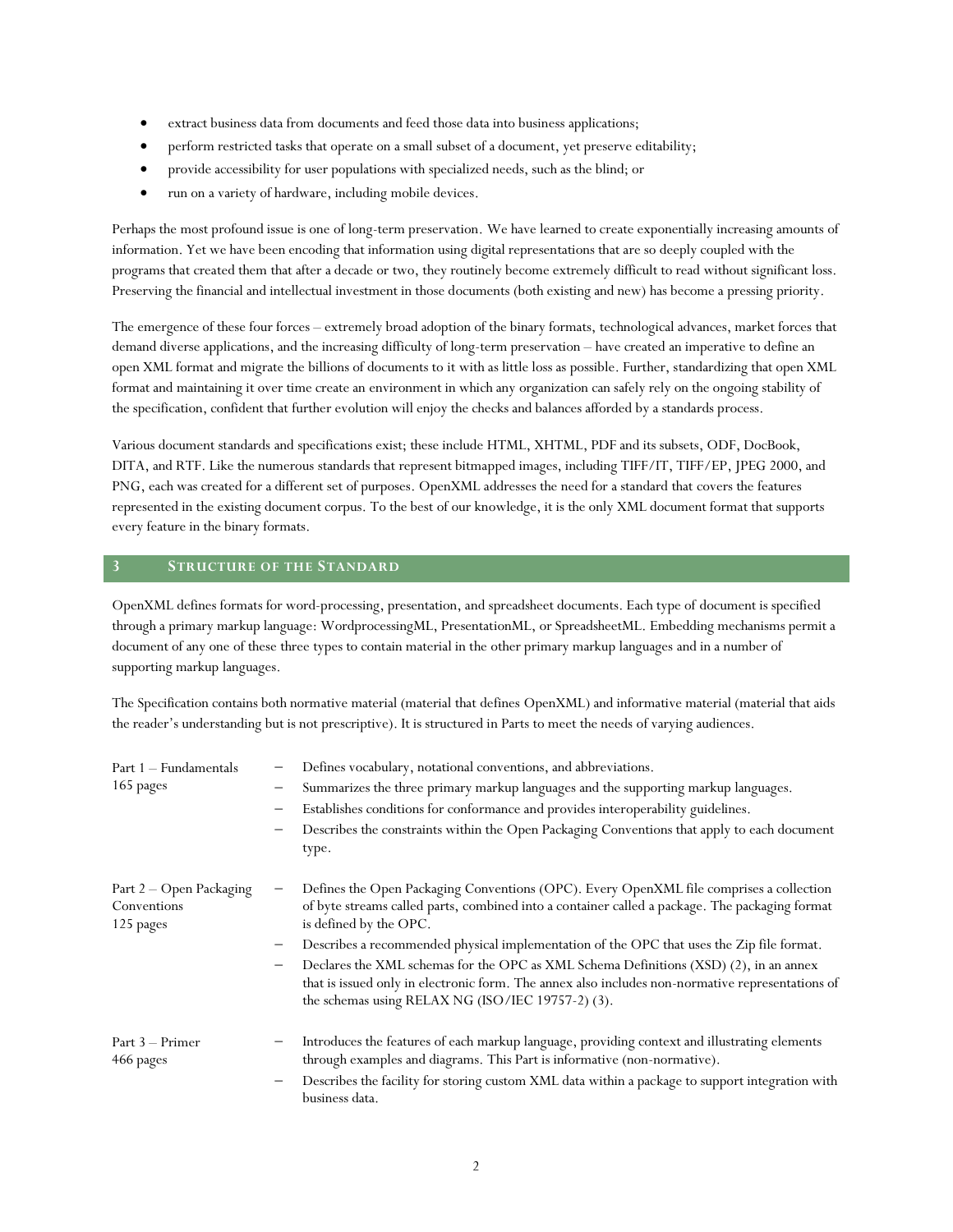| Part 4 – Markup<br>Language Reference<br>5756 pages               | Defines every element and attribute, the hierarchy of parent/child relationships for elements,<br>and additional semantics as appropriate. This Part is intended for use as a reference whenever<br>complete detail about an element or attribute is required. |
|-------------------------------------------------------------------|----------------------------------------------------------------------------------------------------------------------------------------------------------------------------------------------------------------------------------------------------------------|
|                                                                   | Defines the facility for storing custom XML data.<br>-                                                                                                                                                                                                         |
|                                                                   | Declares the XML schemas for the markup languages as XSD (2), in an annex that is issued only<br>-<br>in electronic form. The annex also expresses them non-normatively using RELAX NG<br>$(ISO/IEC 19757-2)$ (3).                                             |
| Part 5 - Markup<br>Compatibility and<br>Extensibility<br>34 Pages | Describes facilities for extension of OpenXML documents.                                                                                                                                                                                                       |
|                                                                   | Specifies elements and attributes by which applications with different extensions can                                                                                                                                                                          |
|                                                                   | interoperate.                                                                                                                                                                                                                                                  |
|                                                                   | Expresses extensibility rules using NVDL (ISO/IEC 19757-4) (4).                                                                                                                                                                                                |

In order to ease reading and navigation through these documents, the electronic versions have many internal active links. In particular, Part 4 has links to parent and child elements throughout.

#### **4 PROPERTIES OF THE STANDARD**

This section prepares you to investigate OpenXML by describing some of its high-level properties. Each subsection describes one of these properties and refers to specific features within OpenXML.

- "Interoperability" describes how OpenXML is independent of proprietary formats, features, and run-time environment, allowing developers a broad range of choices.
- "Internationalization" mentions a few representative ways in which OpenXML supports every major language group.
- "Low Barrier to Developer Adoption", "Compactness",and "Modularity" list specific ways in which OpenXML avoids or removes practical impediments to implementation by diverse parties: learning curve, minimum feature set, and performance.
- "High Fidelity Migration" describes how OpenXML meets the over-arching goal to preserve the information, including the original creator's full intent, in existing and new documents.
- "Integration with Business Data" describes how OpenXML incorporates business information in custom schemas to enable integration and reuse of information between productivity applications and information systems.
- "Room for Innovation" describes how OpenXML prepares for the future by defining further extensibility mechanisms and providing for interoperability between applications with differing feature sets.

The remainder of this document, including this section, is a topical guide to OpenXML. References to the Specification are all of the form §Part:section.subsection; for example, §1:2.5 refers to Part 1, Section 2.5 of the Specification. References to other headings within this paper are by name.

# **4.1 INTEROPERABILITY**

Developers can write applications that consume and produce OpenXML on multiple platforms.

Foremost, the interoperability of OpenXML has been accomplished through extensive contributions, modification, and review of the Specification by members of the Ecma TC45 committee (1) with diverse backgrounds and corporate interests. Representation included:

 Vendors (Apple, Intel, Microsoft, NextPage, Novell, and Toshiba) with multiple operating systems (Linux, MacOS, and Windows) and multiple intended uses of OpenXML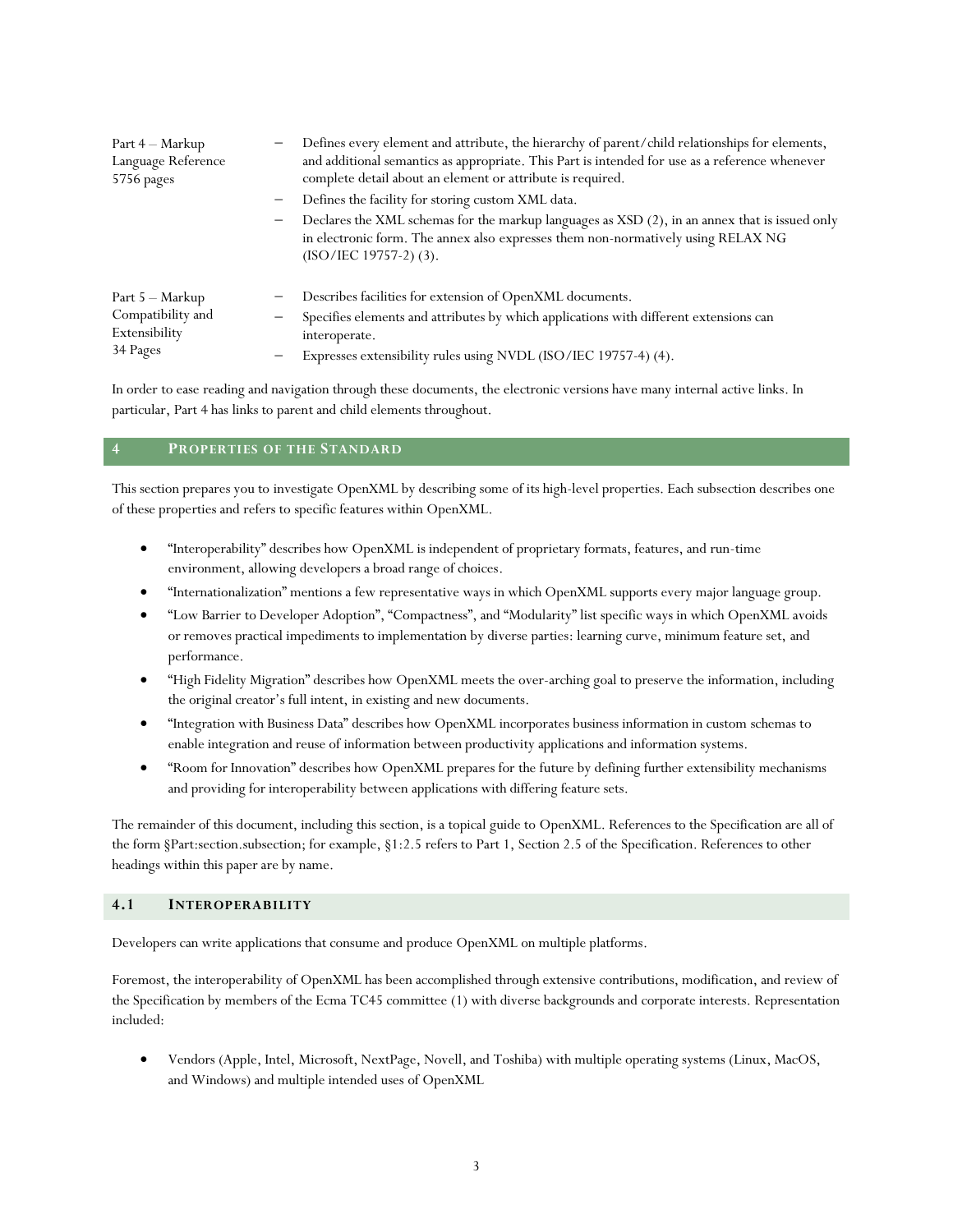- Corporations (BP, Barclays Capital, Essilor, Statoil) with heavy investments in existing content, including missioncritical transaction systems
- The British Library and the United States Library of Congress, both of whom have direct interest in preservation

During preparation, committee members raised and resolved hundreds of issues regarding policy, clarity, semantics, and possible dependence on environment. Representative clusters of issues and other activity included:

- Features to support platform independence of mechanisms that were proprietary in the original binary formats
- Conditions for conformance
- Contents of the schemas
- Alternate representations for the schemas and extensibility mechanisms using RELAX NG (ISO/IEC 19757-2) and NVDL (ISO/IEC 19757-4) (4)
- Development of tools for automatically analyzing and visualizing the schemas
- Internationalization
- Completeness, correctness, and clarity of descriptions throughout the Specification, in many cases as a result of attempting to implement portions of the Specification

The remainder of this subsection highlights specific areas in which OpenXML departs from the original binary formats for the sake of interoperability.

One of the central requirements for interoperability is independence from any particular type of source content.

- OpenXML contains no restriction on image, audio or video types. For example, images can be in GIF, PNG, TIFF, PICT, JPEG or any other image type (§1:14.2.12).
- Embedded controls can be of any type, such as Java or ActiveX (§1:15.2.8).
- WordprocessingML font specifications can include font metrics and PANOSE information to assist in finding a substitution font if the original is not available (§3:2.10.5).

In addition, OpenXML avoids dependence on the run-time environment of the application that produced a document.

- The classic example occurs with an external control or application that generates an image for a portion of the display surface. To guard against the case in which the control or application is unavailable or cannot run in a given run-time environment, the document file can contain an image representation. This mechanism exists in the older binary formats as well.
- OpenXML introduces a more general mechanism called the Alternate Content Block (§3:2.18.4), which can be used in various situations where a consuming application might not be capable of interpreting what a producing application wrote. It is used commonly in the context of extensibility. This mechanism is described further in the subsection "Room for Innovation".
- OpenXML avoids dependence on any parameter that is meaningful in a document producer's environment, but may not be in the consumer's environment. For example, the parameter CT\_SYSCOLOR is an index into a color table in the producing environment. To support portability to a different consuming environment, PresentationML allows the producer to cache the system color that was in use at the time that a document was created.

Finally and most fundamentally, Office OpenXML conforms to open W3C standards such as XML (5) and XML Namespaces (6). This fact alone allows a base level of interoperability across all platforms and operating systems that adhere to these open standards.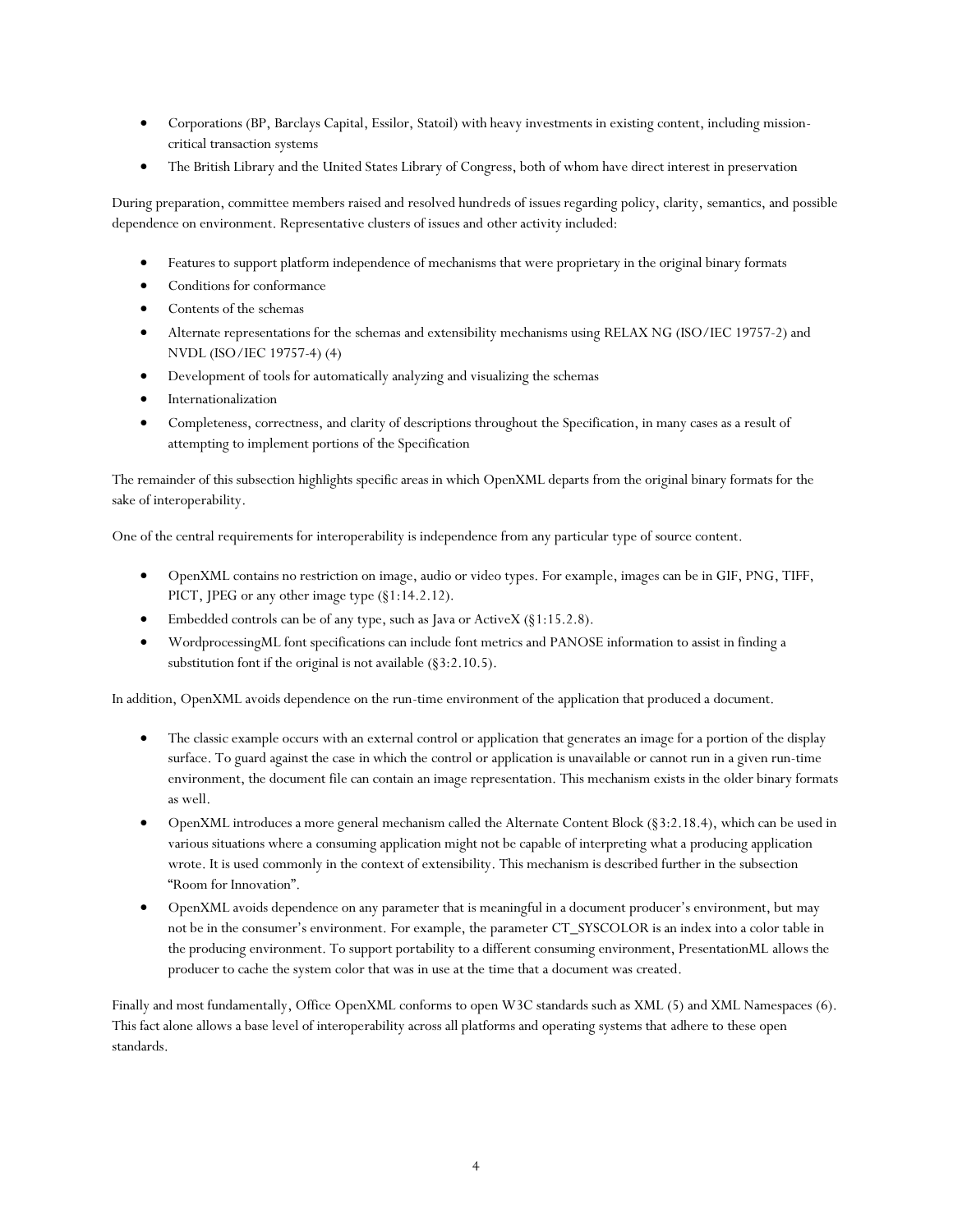#### **4.2 INTERNATIONALIZATION**

OpenXML supports internationalization features required by such diverse languages as Arabic, Chinese (three variants), Hebrew, Hindi, Japanese, Korean, Russian, and Turkish.

OpenXML inherently supports Unicode because it is XML. In addition, OpenXML has a rich set of internationalization features that have been refined over the course of many years. This list is representative:

*Text orientation*: OpenXML supports left-to-right (LTR) and right-to-left (RTL) languages. It also supports bidirectional ("BiDi") languages such as Arabic, Farsi, Urdu, Hebrew, and Yiddish, which run from right to left but can contain embedded segments of text that runs left to right. In WordprocessingML, text direction can be controlled on both the paragraph level (§4:2.3.1.6) and the level of a run within a paragraph (§4:2.3.2.28). Similarly, in DrawingML text, it can be controlled on the body level  $(\S4:5.1.5.1.1)$ , on the paragraph level  $(\S4:5.1.5.2.2)$ , and within numbered bullets  $(\S4.5.1.5.4)$ .

*Text flow*: In WordprocessingML, the direction of text flow can be controlled at the level of a section or a table (§4:2.3.1.41) or at the level of a paragraph (§4:2.3.2.28). At the section and table levels, text flow can be controlled in the vertical and horizontal directions. This allows OpenXML to support all potential text layouts (e.g., vertical lines flowing top to bottom and stacked left to right, to support Mongolian). This affects the layout of lists, tables, and other presentation elements. DrawingML also utilize Kumimoji settings at the paragraph and run levels to flow text horizontally and numbers vertically (§4:5.1.5.2.3, §4:5.1.5.3.9). In WordprocessingML (§4:2.3.1.16) and PresentationML (§4:4.3.1.15), character flow can also be specified using Kinsoku settings to specify which characters are allowed to begin and end a line of text.

*Number representation*: For field formatting in WordprocessingML (§4:2.16.4.3), paragraph/list numbering in WordprocessingML (§4:2.9), and numbering in DrawingML (§4:5.1.5.4, §4:5.1.12.61), numbers can be formatted using any of several dozen number formats, including Hiragana, Arabic, Abjad, Thai, cardinal text (e.g., "one hundred twenty-three"), Chinese, Korean (Chosung or Ganada), Hebrew, Hindi, Japanese, Roman, or Vietnamese. These facilities also support arbitrary radix-point values (e.g., "1.00" vs. "1,00") and list separators. Internationalized number formatting is particularly robust in SpreadsheetML, which supports all of those features in the cell formats (§4:3.8.30) and in references to external data (§4.3.13.12).

*Date representation*: In WordprocessingML (§4:2.18.7) and SpreadsheetML (§4:3.18.5), calendar dates can be written using Gregorian (three variants), Hebrew, Hijri, Japanese (Emperor Era), Korean (Tangun Era), Saka, Taiwanese, and Thai formats.

*Formulas*: The formula specification in SpreadsheetML provides several internationalization-related conversion functions, such as BAHTTEXT (§4:3.17.7.22), JIS (§4:3.17.7.185), and ASC (§4:3.17.7.11).

*Language identifiers*: In WordprocessingML (§4:2.3.2.18) and DrawingML (§4:5.1.5.3), every paragraph and run can be tagged with a language identifier, allowing an application to select appropriate proofing tools and other language-specific functionality. In addition to an identifier for each language, OpenXML supports the naming of a character set, a font family and a PANOSE value to aid the application in choosing an appropriate substitute set of characters when local support is not present.

#### **4.3 LOW BARRIER TO DEVELOPER ADOPTION**

An experienced developer can begin to write simple OpenXML-conformant applications within a few hours of beginning to read the Specification.

Although the Specification describes a large feature set, an OpenXML-conformant application need not support all of features in the Specification. The Conformance statement (§1:2) requires merely that a conforming consumer "not reject any conforming documents of the document type [that it expects]" and that a conforming producer "be able to produce conforming documents" (§1:2.5). It also provides Interoperability Guidelines that state the role of element semantics (§1:2.6).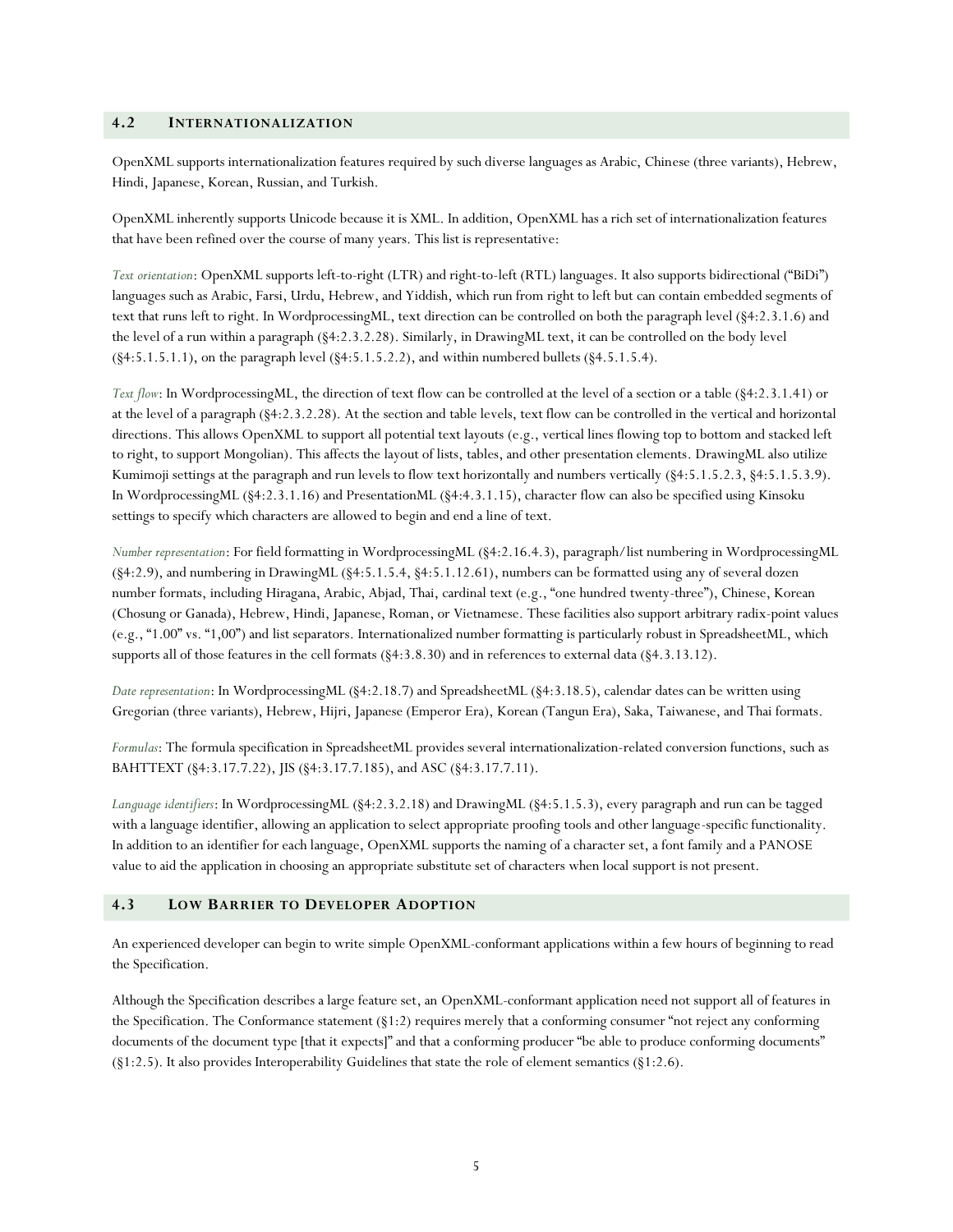A conformant application can have extremely focused functionality. For example, it could be a batch processor that merely updates the copyright notices in a collection of word-processing documents, or a text-to-speech reader that understands enough of a slide presentation to render its text content in audio as the user navigates slide by slide. The structure of the file format allows such programs to be written with minimal knowledge of OpenXML. Specifically:

- The file format conforms to well-established standards, especially XML and ZIP, for which mature tools exist.
- The file format makes use of the Open Packaging Conventions, which combine XML and ZIP with standard mechanisms to express relationships within a file. Because of this, a file's contents can often be navigated without knowledge of the tag semantics for any of the primary or supporting markup languages in OpenXML.
- Elements deep in the XML tree can be accessed and modified without disturbing the rest of the structure.

Small details throughout the file formats, some of which were not present in the binary formats, support applications with minimal functionality by providing cached values. For example:

- Without implementing a paginator, an application such as a reader for the blind could offer page navigation using lastcalculated page breaks (§4:2.3.3.13).
- Without implementing formulas and integrating with an external data source, a spreadsheet program could work from cached calculations (§3:3.2.9) and cached external data (§4:3.14 and §4:3.10.1.76).

A minimal conformant document is extremely simple; see the subsection "Minimal WordprocessingML Document".

# **4.4 COMPACTNESS**

The OpenXML file format supports the creation of high-performance applications. In this subsection, we describe some of the design points that result in a compact file, thereby speeding handling and parsing. In the next subsection, we show how modular file structure enables an application to accomplish many tasks by parsing or modifying only a small subset of a document.

An OpenXML file is conventionally stored in a ZIP archive for purposes of packaging and compression, following the recommended implementation of the Open Packaging Conventions. Perhaps surprisingly, OpenXML files are on average 25% smaller, and at times up to 75% smaller, than their binary counterparts. For example, this white paper is 85% larger in the binary format!

A second simple source of compactness, particularly where an uncompressed representation is required, is the length of identifiers in the XML. Frequently used tag names are short. Implementers are encouraged to use short namespace prefixes as well; for example, the conventional prefix for the WordprocessingML namespace is "w".

Further compactness is achieved by avoiding repetition throughout the file format. One class of examples removes redundant storage of large objects.

- In SpreadsheetML, repeated strings are stored in a string table in the workbook, and referenced by index (§3:3.3).
- In SpreadsheetML, a formula that is filled down or across several cells is stored as a single "master" formula in the top left cell; the other cells in the fill range refer to it by a grouping index (§3:3.2.9.2).
- In DrawingML, shape names (§4:5.1.12.56), text geometries (§4:5.1.12.76), and other presets (several throughout §3:5.8, §3:5.9, and §4:5.1.12) are represented by name or number instead of explicitly. In these cases, the meanings of names and numbers reside in the Specification and not in the file. Here, the chosen representation is the result of an explicit tradeoff decision during the standards process. It is compact and allows editing at the correct level of abstraction: for example, a rectangle could be changed to an oval by changing one attribute (§4:5.1.11.18).

In another class of examples, hierarchy is used to provide inheritance semantics. As a happy by-product, this increases performance by reducing file sizes.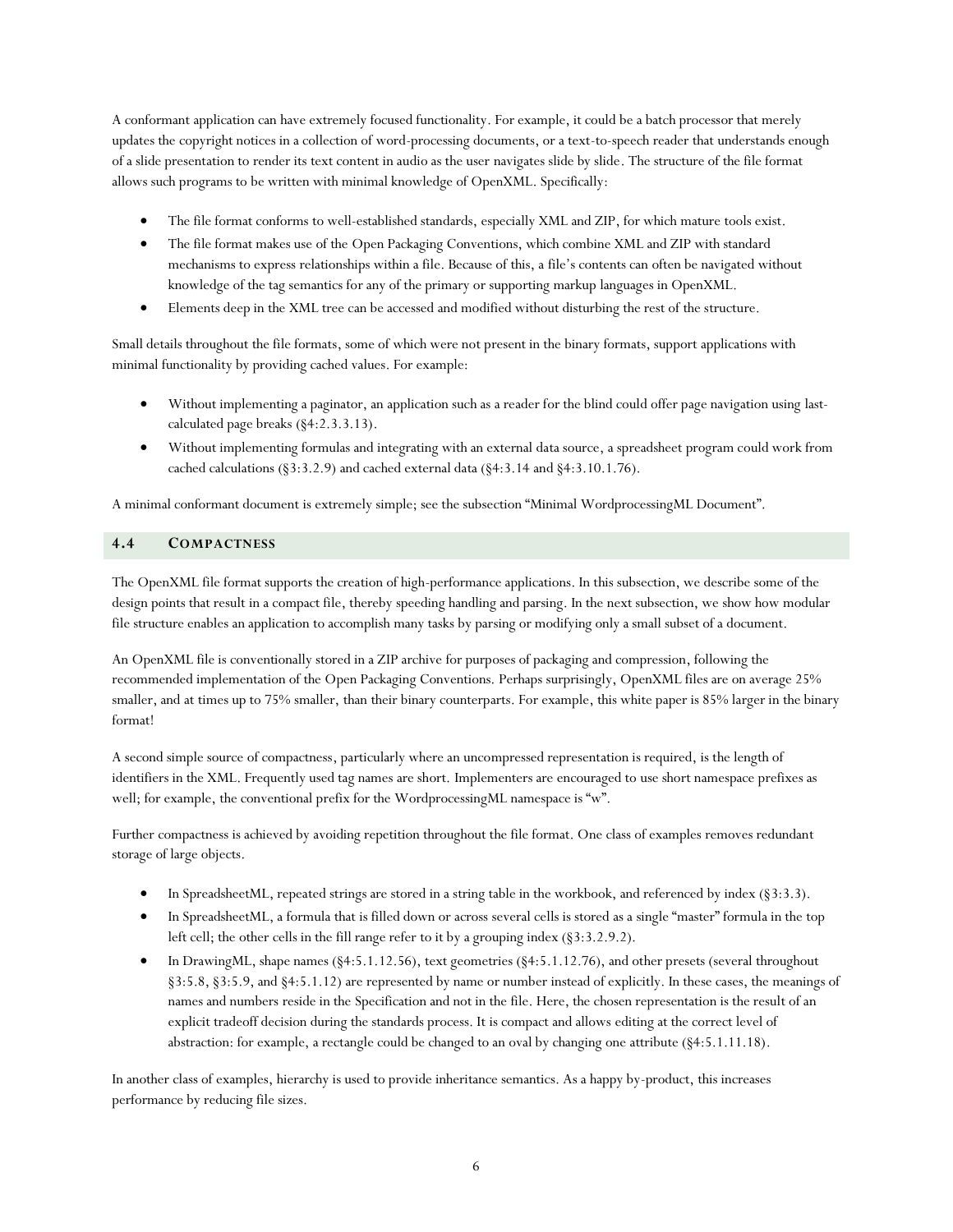- In WordprocessingML, styles are hierarchical (§3:2.8.9).
- In DrawingML, shapes are grouped hierarchically (§4:5.1.2.1.20).
- In PresentationML, a default hierarchy relates slide masters, slide layouts, and slides (§3:4.2).

Other aspects of OpenXML are also designed to enable efficient implementation. For instance, in SpreadsheetML, the cell table stores only non-empty cells and is capable of representing merged cells as a unit. The economy afforded by this technique is significant for sparse spreadsheets.

#### **4.5 MODULARITY**

An application can accomplish many tasks by parsing or modifying a small subset of the document.

Three features of the OpenXML format cooperate to provide this modularity.

- A document is not monolithic; it is built out of multiple parts.
- Relationships between parts are themselves stored in parts.
- The ZIP archive format that is typically used to support OpenXML documents supports random access to each part.

For example:

- An application could move a slide cleanly from one presentation to another, together with resources such as images and layouts, entirely without parsing slide content (§3:13.3.8). This example uses data called explicit relationships to find the slide and its resources. Explicit relationships are defined by the Open Packaging Conventions and can be parsed without any knowledge of PresentationML tag semantics (§1:9.2, §2:8.3).
- An application could strip all of the comments from a WordprocessingML document without parsing any of its contents (§1:11.3.2). This example uses data called implicit relationships to find the comments. Implicit relationships are OpenXML-specific and therefore do require some knowledge of the relevant markup language (§1:9.2).

#### **4.6 HIGH FIDELITY MIGRATION**

OpenXML is designed to support all of the features in the Microsoft Office 97-2003 binary formats.

It is difficult to overstate the difficulty of accomplishing this goal, and the consequent uniqueness of OpenXML in doing so. Some formats, such as PDF, are designed to deliver a visual facsimile of a finished document to an end user. In contrast, OpenXML is intended to permit future editing or manipulation at the same level of abstraction available to the original creator; for example, reducing a vector graphic to a bitmap would fall short of this intent, as would collapsing a style hierarchy to independent styles. Further, a document can contain computational semantics that the original creator expects to preserve, such as formula logic that depends on intermediate calculation results, including error codes or animation rules that produce dynamic behavior.

These references to the Specification exemplify the ability of OpenXML to represent subtle aspects of the binary formats.

- The SpreadsheetML description includes an extensive formula specification (§4:3.17.7).
- The WordprocessingML specification documents the rules by which paragraph, character, numbering, and table properties are composed with direct formatting (§3:2.8, especially §3:2.8.10).
- The PresentationML specification documents the animation features (§3:4.4).

OpenXML enables multiple implementations to conform without having to match in every inconsequential detail. This is particularly important where numerical computations are involved, such as layout, effect rendering, and formula evaluation. Requiring more consistency than is practical would create an unnecessarily high barrier for developers to achieve conformance. These statements underscore sample decisions made by the committee in this regard.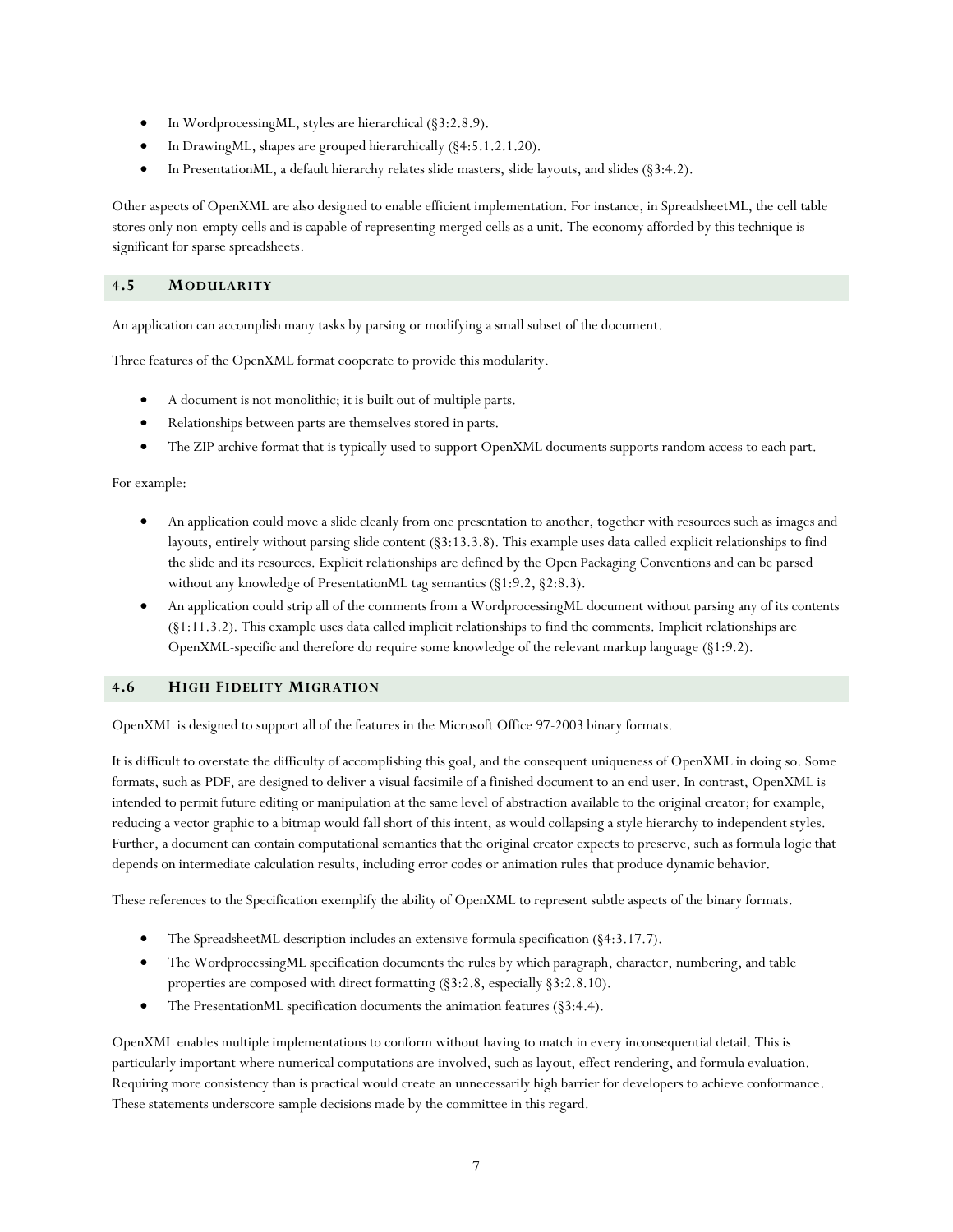- OpenXML defines effects such as surface appearances (§5.1.12.50) without constraining a developer to match those effects pixel for pixel.
- OpenXML defines parameters such as page margins (§4:2.6.11), font (§4:2.8), and justification (§4:2.3.1.13). It allows developers to implement different flow algorithms as long as they respect those parameters.
- The SpreadsheetML formula specification (§4:3.17.7) does not attempt to remove variations in floating-point computation because, in general, doing so would require conforming applications to implement slow emulation instead of relying on native hardware. Instead, it specifies the minimum number of bits of precision for numerical calculations  $(§4:3.17.5).$
- The SpreadsheetML formula specification also leaves certain conditional decisions implementation-defined, in order to allow for future innovation. For example, it does not limit how many times a computation such as NORMINV (§4:3.17.7.227) should iterate. (The NORMINV function performs the inverse of the normal distribution by performing an iterative search.)

A number of older features, such as VML (§3:6), are included primarily for backward compatibility. The use of newer standards already in OpenXML, such as DrawingML (§3:5), is encouraged when writing new documents.

#### **4.7 INTEGRATION WITH BUSINESS DATA**

OpenXML enables organizations to integrate productivity applications with information systems that manage business processes by enabling the use of custom schemas within OpenXML documents. An organization's goals in taking this approach would be to reuse and to automate the processing of business information that is otherwise buried opaquely inside documents, where business applications cannot read or write it.

Applications include:

- *Search*: An end user could search a collection of spreadsheets for companies with profit margins exceeding 20%.
- *Metadata tagging*: A firm could tag presentations that have been approved from a regulatory perspective.
- *Document assembly*: A proposal group could streamline proposal generation by automating the preparation of the underlying data.
- *Data reuse*: A sales executive could generate a report of all sales contracts in a given date range, listing customers, deal sizes, and any modified terms and conditions.
- *Line-of-business applications*: Professionals in a specialized vertical could prepare deliverables in a familiar authoring environment, yet have their work products flow automatically into business systems.

Accomplishing these goals requires defining the structure and the type of data that a class of documents can contain, and allowing the information to be revealed wherever it occurs naturally within the flow of each document. Consider the simple example of a résumé. One would define a data structure that includes fields called name, phone number, address, career goals, and qualifications. One would then arrange for those fields to appear wherever human authors happen to put them in a document. In a different business setting, such as a finance group or a medical center, the structure and the data fields would be different.

OpenXML allows this process to occur in a standardized fashion.

First, the structure of the business data is first expressed using a custom XML schema. This allows an organization to express data with tags that are meaningful from a business perspective. An organization can create its own schemas, or use industry standard schemas such as XBRL for financial reporting (7) and HL7 for health-care information(8). Schemas are being created in the public sector, inside corporations, and as industry standards, for purposes ranging from birth certificates to insurance information. Any custom schema can be used, as long as it is expressed in XSD form (2).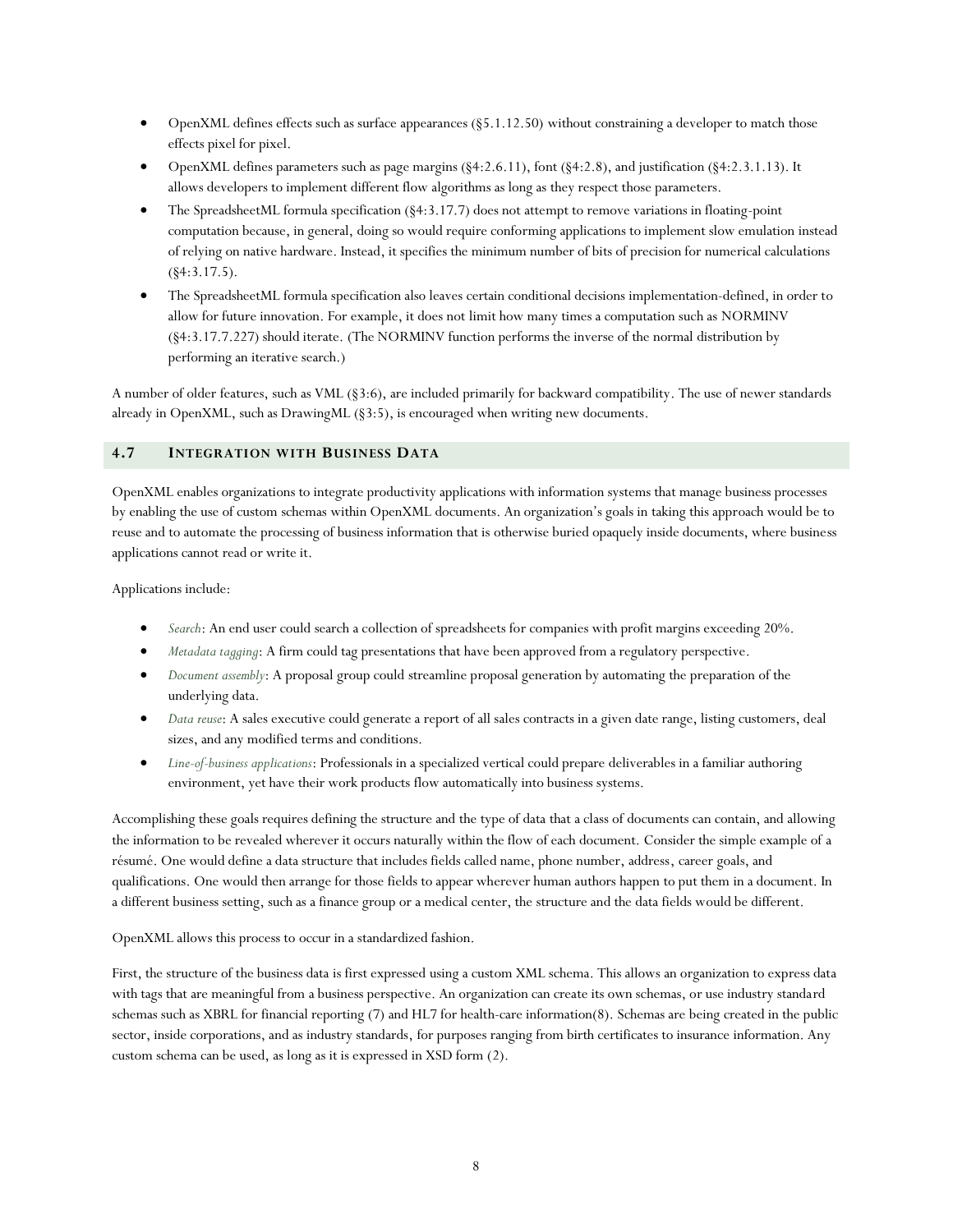Second, the custom data are embedded in any OpenXML document in a Custom XML part (§3.7.3) and can be described using a Custom XML Data Properties part (§4:7.5). By separating these custom data from presentation, OpenXML enables clean data integration, while enabling end-user presentation and manipulation within a wide variety of contexts, including documents, forms, slides, and spreadsheets. Interoperability can thus be achieved at a more fundamental and semantically accurate level.

# **4.8 ROOM FOR INNOVATION**

OpenXML is designed to encourage developers to create new applications that were not contemplated when the binary formats were defined, or even when OpenXML was defined.

First, we discuss extensibility mechanisms that work together to allow interoperability between applications with differing feature sets. Consider an *up-level* application (one that contains a new feature not documented in OpenXML) and a *down-level* application (one that does not understand that feature). The three primary goals of extensibility are:

- *Visual fidelity*: the ability for the down-level application to display what the up-level application would display. This inherently requires that a file store multiple representations of the same data.
- *Editability*: the ability to edit one or more of the representations.
- *Privacy*: the ability to ensure that old versions of one representation do not remain after editing another representation, unexpectedly leaving information that a user believes is deleted or modified. An application can achieve this by eliminating or synchronizing representations.

A developer wishing to extend the OpenXML feature set has two main options:

- Alternate content blocks: An alternate content block (§3:2.18.4 and §5:9.2) stores multiple representations of the same content, each within its own choice block. A down-level application reads one choice block that it is capable of reading. Upon editing, it writes as many choice blocks as it is capable of writing.
- Extension lists: An extension list (§3:2.6) stores arbitrary custom XML without a visual representation.

Developers have room to innovate outside of those extensibility mechanisms.

- *Alternative interaction paradigms*. OpenXML specifies more than document syntax but less than application behavior. As described in the Conformance statement, it focuses on semantics (§1:2.2, §1.2.3). Consequently, a conformant application is free to communicate with an end user through a variety of means, or not communicate with an end user at all –as long as it respects the specified semantics.
- *Novel computing environments*. The Conformance statement admits applications that have low capacity, so that they can run on small devices, and applications that implement only a subset of OpenXML (§1:2.6). The Additional Characteristics mechanism permits a producing application to communicate its capacity limits (§3:8.1).

As indicated in the previous subsection, some of the most substantial opportunities for innovation do not involve rendering documents for direct user interaction. Instead, they involve machine-to-machine processing using XML message formats, e.g., via XML Web Services (9). Although such applications have no user-visible behavior other than their operations on data contained within OpenXML documents, they are subject to document conformance (§1:2.4) and application conformance  $(\S1:2.5)$ , which are purely syntactic, and interoperability guidelines  $(\S1:2.6)$ , which incorporate semantics.

While it is impossible to enumerate all possible use cases for customized XML processing, one may anticipate XML-centric services that process OpenXML documents for automatic extraction and insertion of custom data, custom security services such as XML Digital Signature (10) or XML Encryption (11), or even arbitrary XSLT transformations (12) that convert to and from other XML formats. OpenXML places no prohibitions or limitations on such processing.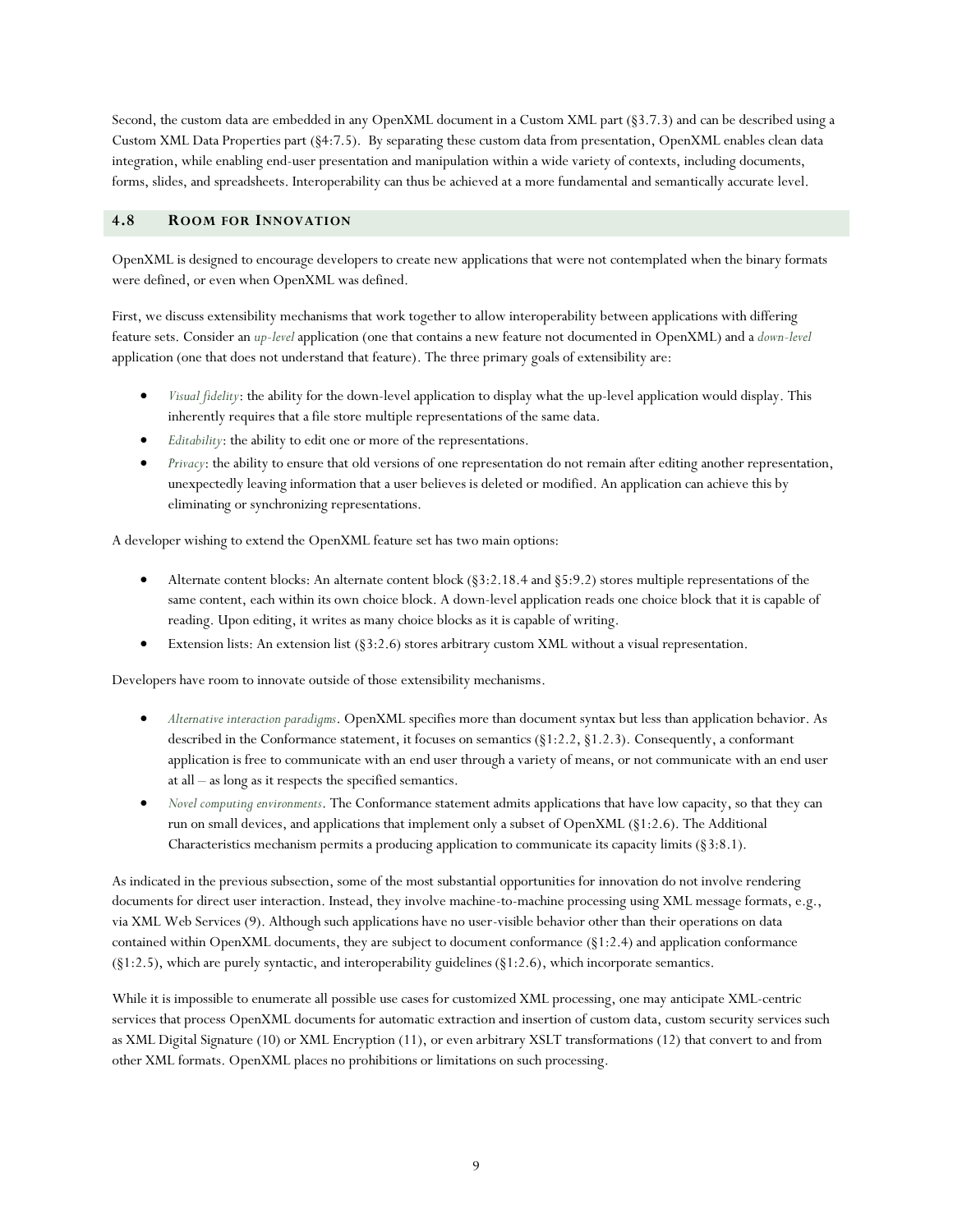#### **5 STRUCTURE OF AN OFFICE OPEN XML DOCUMENT**

A primary objective of this white paper is to enable the reader to follow the high-level structure of any OpenXML file. To accomplish this, we provide a moderate level of detail regarding the Open Packaging Conventions (OPC), and less detail regarding the individual markup languages.

#### **5.1 OPEN PACKAGING CONVENTIONS**

The Open Packaging Conventions (OPC) provide a way to store multiple types of content (e.g., XML, images, and metadata) in a container, such as a ZIP archive, to fully represent a document. They describe a logical model for representing containment and relationships.

The recommended implementation for the OPC uses the ZIP archive format. One can inspect the structure of any OpenXML file by using any ZIP viewer. It is useful to inspect the contents of a small OpenXML file in this manner while reading this description. On the Windows operating system, one needs only to add a ".zip" extension to the filename and double-click.

Logically, an OpenXML document is an OPC *package* (§5:8). A package is a flat collection of *parts* (§5:8.1). Each part has a caseinsensitive *part name* that consists of a slash-delimited sequence of segment names such as "/pres/slides/slide1.xml" (§5:8.1.1). Each part also has a *content type* (§5:8.1.2). Physically, the ZIP archive is one package, each ZIP item in the archive is one part, and pathnames within the ZIP archive correspond directly to part names.

In the ZIP implementation, "/[Content\_Types].xml" allows a consumer to determine the content type of every part in the package (§2:9.2.6). The syntax and definition of media types follows section 3.7 of RFC 2616 (13).

Packages and parts can contain *explicit relationships* (§1:9.2) to other parts within the package, as well as to external resources. Every explicit relationship has a relationship ID, which allows a part's content to refer to it; and a type, which allows an application to decide how to process it. Relationship types are named using URIs, enabling non-coordinating parties to safely create new types without conflict.

The set of explicit relationships for a given source package or part is stored in a *relationships part*. The relationships part for the package as a whole is called "/\_rels/.rels"; the relationships part for a part called "/a/b/c.xml" is called "/ $a/b$ /\_rels/c.xml.rels". The relationships parts (and, in the ZIP implementation, the content-type part) are the only specially named parts in a package. To open a package, an application must parse the package-relationships part and follow the relationships of appropriate type.

All other parts in an OpenXML document hold OpenXML, custom XML, or content of arbitrary type such as multimedia objects. The ability of a part to hold custom XML is a particularly powerful mechanism for embedding business data and metadata.

# **5.2 WORDPROCESSINGML**

A WordprocessingML document is composed of a collection of *stories* (§3:2.1). Each story is one of the following: the main document (§3:2.2), the glossary document (§3:2.13), a subdocument (§3:2.18.2), a header (§3:2.11.1), a footer (§3:2.11.2), a comment (§3:2.14.5), a frame, a text box (§3:2.18.1), a footnote (§3:2.12.1), or an endnote (§3:2.12.2).

The only required story is the main document. It is the target of the package relationship whose type is:

http://schemas.openxmlformats.org/officeDocument/2006/relationships/officeDocument

A typical path from root to leaf in the XML tree would comprise these XML elements (§3:2.2):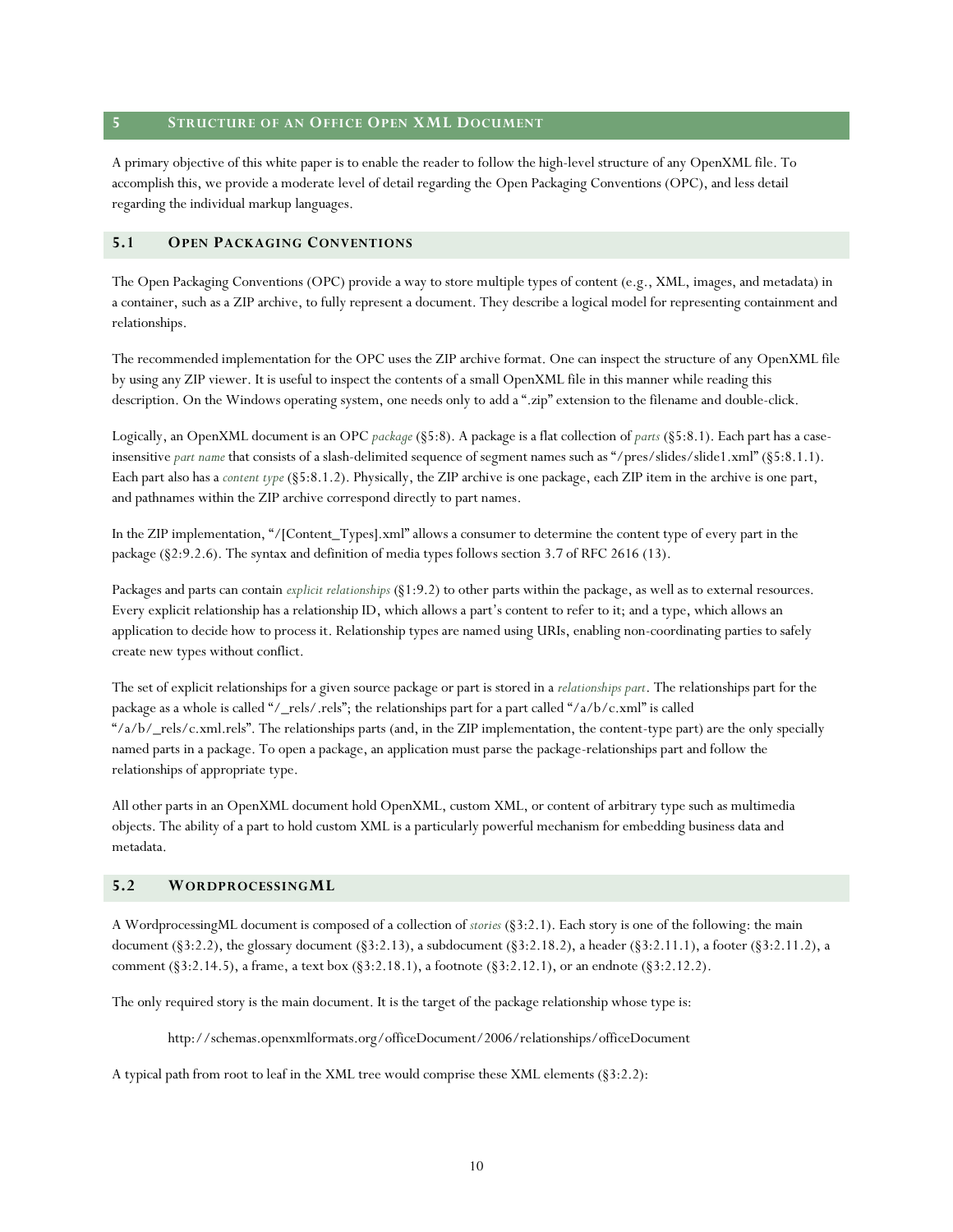- document the root element of the main document  $(\text{\$3:2.3}).$
- body body (§3:2.7.1). Can contain multiple paragraphs. Can also contain section properties specified in a sectPr element.
- p –paragraph (§3:2.4.1). Can contain one or more runs. Can also contain paragraph properties specified in a pPr element, which in turn can contain default run properties (also referred to as character properties) specified in a rPr element (§3:2.4.4).
- $r run$  (§3:2.4.2). Can contain multiple types of run content, primarily text ranges. Can also contain run properties  $(rPr)$ . The run is a fundamental concept within OpenXML. A run is a contiguous piece of text with identical properties; a run contains no additional text markup. For example, if a sentence were to contain the words "this is **three** runs", then it would be represented by at least three runs: "thisis ", "**three**", and " runs". In this respect, OpenXML differs significantly from formats that allow for arbitrary nesting of properties, such as HTML.
- $t -$ text range (§3:2.4.3.1). Contains an arbitrary amount of text with no formatting, line breaks, tables, graphics, or other non-text material. The formatting for the text is inherited from the run properties and the paragraph properties. This element often uses the xml:space="preserve" attribute.

In this subsection, we have touched upon direct formatting of text by specifying paragraph and run properties. Direct formatting falls at the end of an order of application that also includes character, paragraph, numbering, and table styles, as well as document defaults (§3:2.8.10). Those styles are themselves organized into inheritance hierarchies (§3:2.8.9).

The subsection "Minimal WordprocessingML Document"below lists a WordprocessingML document in full.

# **5.3 PRESENTATIONML**

A PresentationML document is described by a presentation part. The presentation part is the target of the package relationship whose type is:

http://schemas.openxmlformats.org/officeDocument/2006/relationships/officeDocument

The presentation refers to these primary constructs  $(\S3.4.2)$ , which we list from top to bottom in the default hierarchy:

- slide masters, notes masters, and handout masters (§3:4.2.2), all of which inherit properties from presentation;
- $\bullet$  slide layouts (§3:4.2.5), which inherit properties from slide master; and
- $\bullet$  slides (§3:4.2.3) and notes pages (§3:4.2.4), which inherit properties from slide layouts and notes masters respectively.

Each master, layout, and slide is stored in its own part. The name of each part is specified in the relationship part for the presentation part. Each of the six parts other than presentation is structured in essentially the same way. A typical path from root to leaf in the XML tree would comprise these XML elements (§3:2.2):

- sld, sldLayout, sldMaster, notes, notesMaster, or handoutMaster the root element.
- cSld –slide (§4:4.4.1.15). Can contain DrawingML elements (as described in the next two bullets) and other structural elements (as described below).
- $\bullet$  spTree shape tree (§4:4.4.1.42). Can contain group shape properties in a grpSpPr element (§4:4.4.1.20) and nonvisual group shape properties in an nvGrpSpPr element (§4:4.4.1.28). This node and its descendants are all DrawingML elements. We list some DrawingML elements here because of their pivotal role in PresentationML.
- sp –shape (§4:4.4.1.40). Can contain shape properties in a spPr element (§4:4.4.1.41) and non-visual shape properties in an nvSpPr element (§4:4.4.1.31).

In addition to the DrawingML shape content, a cSld can contain other structural elements, depending on the root element in which it resides, as summarized in this table: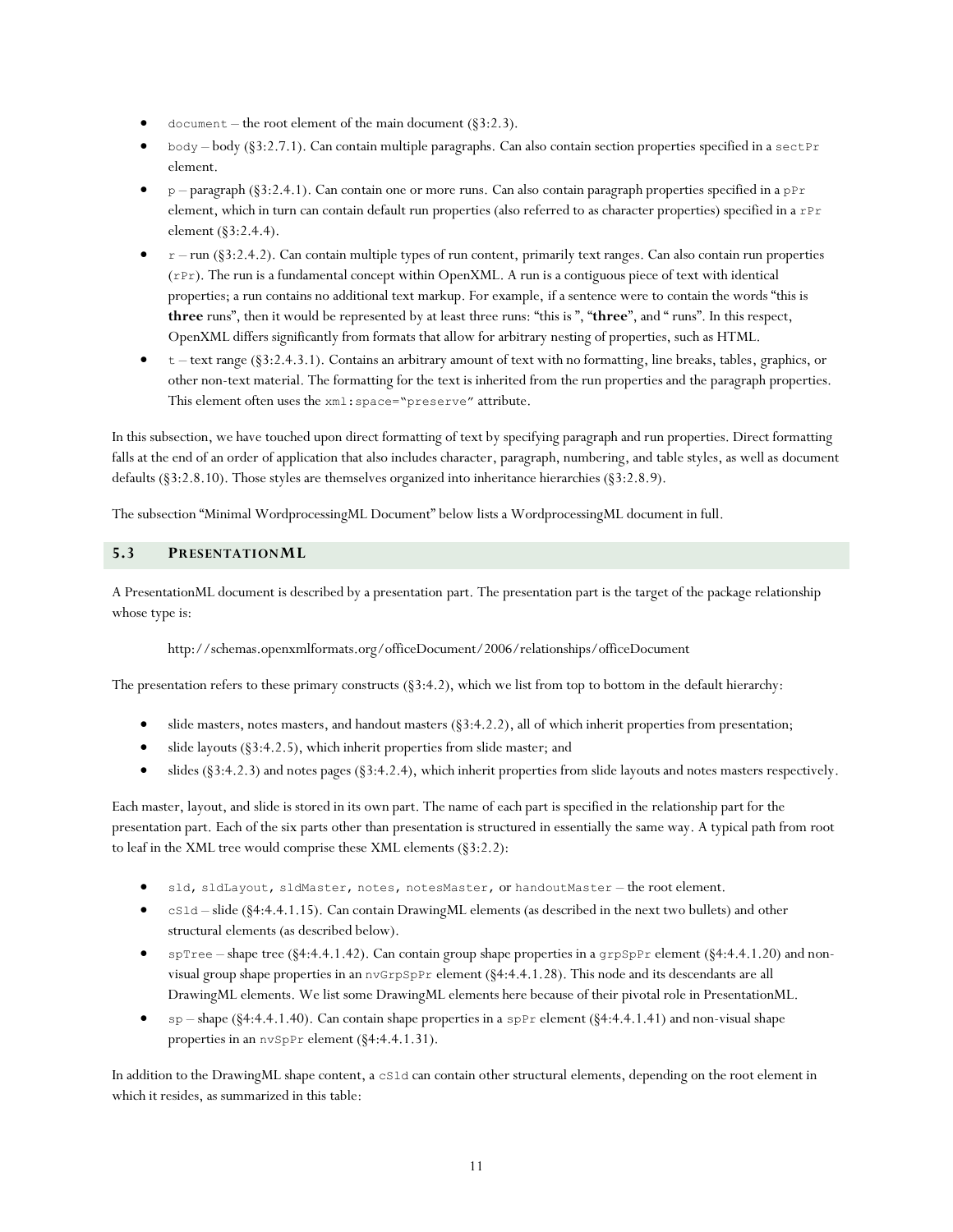|                            | Slide | Slide<br>Layout | Slide<br>Master | Handout<br>Master | <b>Notes</b><br>Master | <b>Notes</b><br>Page |
|----------------------------|-------|-----------------|-----------------|-------------------|------------------------|----------------------|
| Common Data                | X     | X               | X               | X                 | X                      | X                    |
| Transition                 | X     | X               | X               |                   |                        |                      |
| Timing                     | X     | X               | X               |                   |                        |                      |
| <b>Headers and Footers</b> |       | X               | X               | X                 | X                      |                      |
| <b>Matching Name</b>       |       | X               |                 |                   |                        |                      |
| Layout Type                |       | X               |                 |                   |                        |                      |
| Preserve                   |       | X               | X               |                   |                        |                      |
| Layout List                |       |                 | X               |                   |                        |                      |
| Text Style                 |       |                 | X               |                   |                        |                      |

Properties specified by objects lower in the default hierarchy (slide master, slide layout, slide) override the corresponding properties specified by objects higher in the hierarchy. For example, if a transition is not specified for a slide, then it is taken from the slide layout; if it is not specified there, then it is taken from the slide master.

#### **5.4 SPREADSHEETML**

A SpreadsheetML document is described at the top level by a workbook part. The workbook part is the target of the package relationship whose type is:

http://schemas.openxmlformats.org/officeDocument/2006/relationships/officeDocument

The workbook part stores information about the workbook and its structure, such as file version, creating application, and password to modify. Logically, the workbook contains one or more sheets (§3:3.2); physically, each sheet is stored in its own part and is referenced in the usual manner from the workbook part. Each sheet can be a worksheet, a chart sheet, or a dialog sheet. We will discuss only the worksheet, which is the most common type. Within a worksheet object, a typical path from root to leaf in the XML tree would comprise these XML elements:

- worksheet the root element in a worksheet  $(\S3:3.2)$ .
- sheetData the cell table, which represents every non-empty cell in the worksheet  $(\S3:3.2.4)$ .
- $row$  one row of cells in the cell table (§3:2.8).
- $c$  one cell (§3:3.2.9). The r attribute indicates the cell's location using A1-style coordinates. The cell can also have a style identifier (attribute s) and a data type (attribute t).
- v and  $f$  the value (§3:3.2.9.1) and optional formula (§3:3.2.9.2) of the cell. If a cell has a formula, then the value is the result of the most recent calculation.

Both strings and formulas are stored in shared tables (§3:3.3 and §3:3.2.9.2.1) to avoid redundant storage and speed loads and saves.

# **5.5 SUPPORTING MARKUP LANGUAGES**

Several supporting markup languages can also be used to describe the content of an OpenXML document.

- DrawingML (§3:5) used to represent shapes and other graphically rendered objects within a document.
- VML (§3:6) –a format for vector graphics that is included for backwards compatibility and will eventually be replaced by DrawingML.
- Shared MLs: Math (§3:7.1), Metadata (§3:7.2), Custom XML (§3:7.3), and Bibliography (§3:7.4).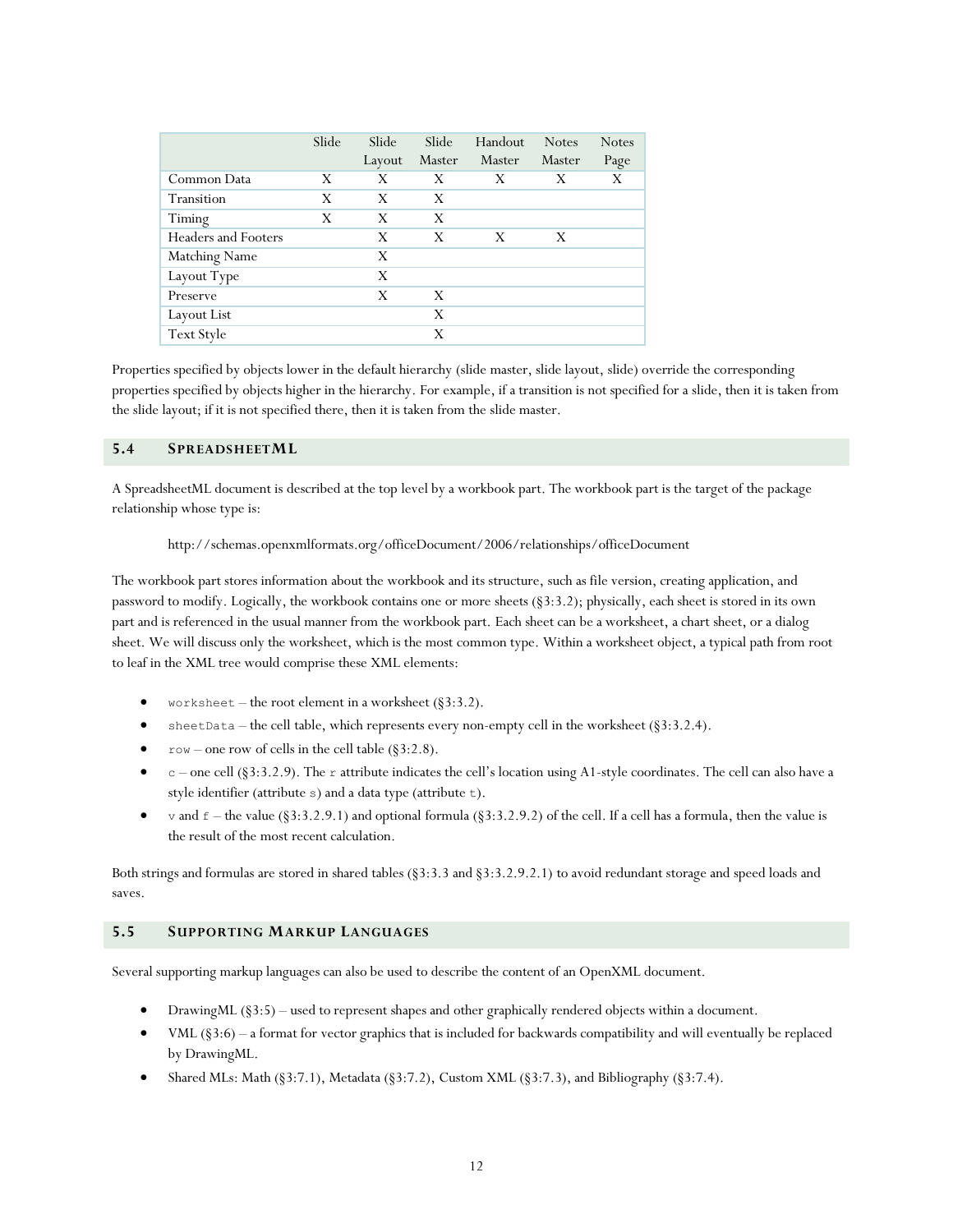#### **5.6 MINIMAL WORDPROCESSINGML DOCUMENT**

This subsection contains a minimal WordprocessingML document that comprises three parts.

The content-type part "/[Content\_Types].xml" describes the content types of the two other required parts.

```
<Types xmlns="http://schemas.openxmlformats.org/package/2006/content-types">
     <Default Extension="rels"
              ContentType="application/vnd.openxmlformats-package.relationships+xml"/>
     <Default Extension="xml"
              ContentType="application/vnd.openxmlformats-officedocument.wordprocessingml.document.main+xml"/>
</Types>
```
The package-relationship part "/\_rels/.rels" describes the relationship between the package and the main document part.

```
<Relationships xmlns="http://schemas.openxmlformats.org/package/2006/relationships">
     <Relationship Id="rId1"
                   Type="http://schemas.openxmlformats.org/officeDocument/2006/relationships/officeDocument"
                   Target="document.xml"/>
</Relationships>
```
The document part, in this case "/document.xml", contains the document content.

```
<w:document xmlns:w="http://schemas.openxmlformats.org/wordprocessingml/2006/main">
     <w:body>
          <w:p>
              \langle w : r \rangle <w:t>Hello, world.</w:t>
              \langle/w:r>
         \langle/w:p>
      </w:body>
</w:document>
```
The Specification provides minimal documents and additional detail for WordprocessingML (§1:11.2), PresentationML (§1:13.2), and SpreadsheetML (§1:12.2).

#### **6 SUMMARY**

OpenXML is the product of substantial effort by representatives from many industry and public institutions with diverse backgrounds and organizational interests. It covers the full set of features used in the existing document corpus, as well as the internationalization needs inherent in all of the major language groups worldwide. As a result of the standardization work by Ecma TC45 (1) and contributions via public comment, OpenXML has enabled a high level of interoperability and platform independence; and its documentation has become both complete (through extensive reference material) and accessible (through non-normative descriptions). It also includes enough information for assistive technology products to properly process documents. OpenXML implementations can be very small and provide focused functionality, or they can encompass the full feature set. Extensibility mechanisms built into the format guarantee room for innovation.

Standardizing the format specification and maintaining it over time ensure that multiple parties can safely rely on it, confident that further evolution will enjoy the checks and balances afforded by an open standards process. The compelling need exists for an open document-format standard that is capable of preserving the billions of documents that have been created in the preexisting binary formats, and the billions that continue to be created each year. Technological advances in hardware, networking, and a standards-based software infrastructure make it possible. The explosive diversification in market demand – including significant existing investments in mission critical business systems - makes it essential.